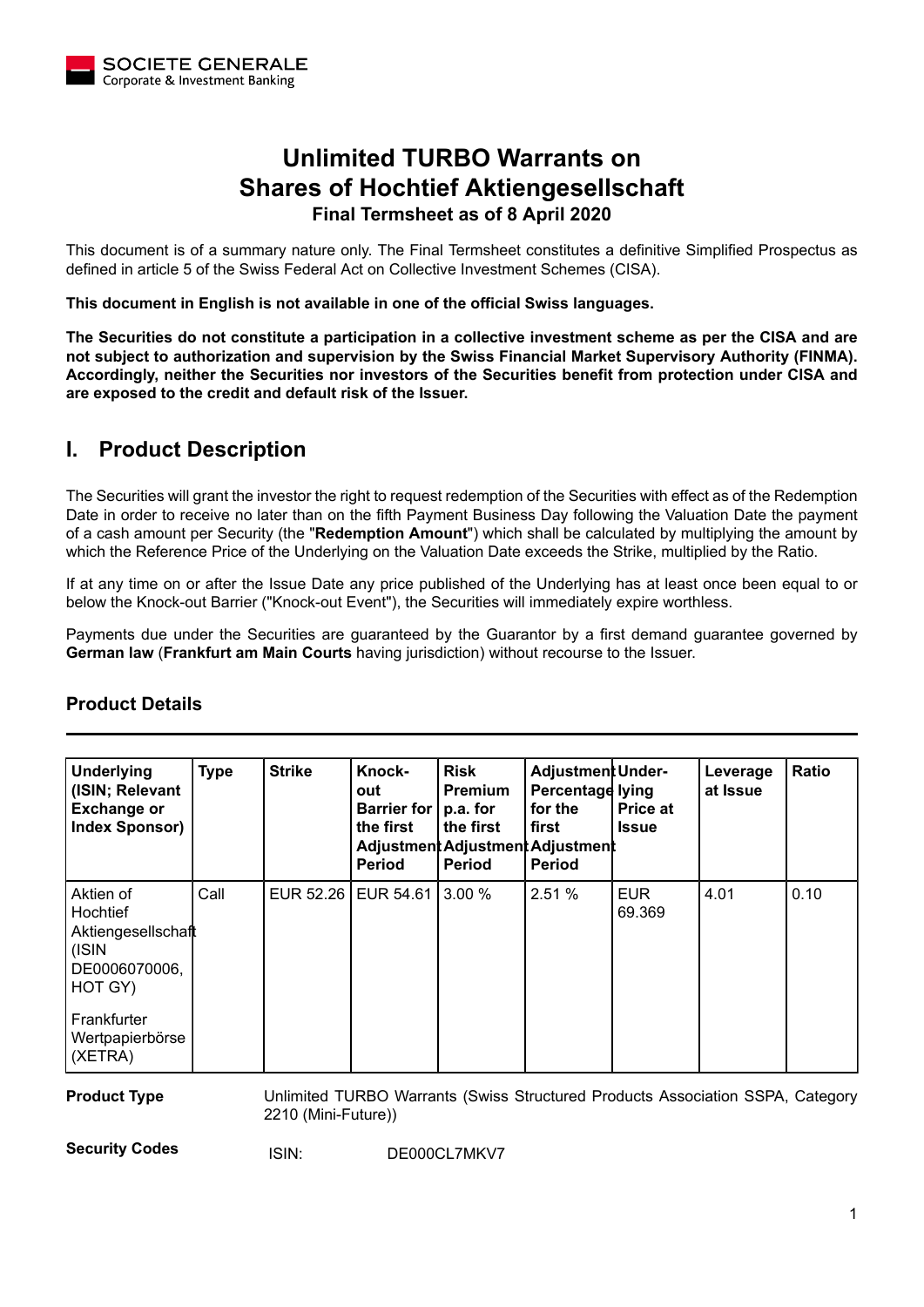

| WKN:                                                              | <b>CL7MKV</b> |  |  |  |
|-------------------------------------------------------------------|---------------|--|--|--|
| Valoren:                                                          | 53898966      |  |  |  |
| Symbol:                                                           | CBXFB0        |  |  |  |
|                                                                   |               |  |  |  |
| <b>CHF</b>                                                        |               |  |  |  |
| CHF 1.83                                                          |               |  |  |  |
| Unit pricing (per 1 Warrant)                                      |               |  |  |  |
| 700,000.00 Warrants (the Issue Size may be increased at any time) |               |  |  |  |
| 1 Warrant and multiples of 1 thereafter                           |               |  |  |  |
| 1 Warrant and multiples of 1 thereafter                           |               |  |  |  |
|                                                                   |               |  |  |  |

#### **Redemption**

**Settlement Method** Cash settlement only **Redemption Amount** Subject to a Knock-out Event, the Securities will grant the investor the right to request redemption of the Securities with effect as of the Redemption Date in order to receive the payment of a cash amount equal to the Redemption Amount per Security (rounded, if necessary, to the next full CHF 0.01 (CHF 0.005 will be rounded up) which shall be equal to (i) the amount by which the Reference Price on the Valuation Date exceeds the Strike multiplied by (ii) the Ratio, the result being converted into CHF. Strike means the Strike applicable on the Valuation Date The Strike shall change on each calendar day between the Issue Date and the relevant Valuation Date. The Strike on a calendar day ("T") shall correspond to the Strike on the preceding calendar day ("T-1"), plus the Adjustment Amount applicable on T-1. On each Adjustment Date the Strike will be equal to the Strike of the previous calendar day plus the Adjustment Amount being recalculated on such Adjustment Date. The "Adjustment Amount" shall change monthly on each Adjustment Day and shall then be applicable for the duration of the Adjustment Period beginning on such Adjustment Day. It shall be equal to the Strike on the Adjustment Day occurring within the relevant Adjustment Period, multiplied by the Adjustment Percentage valid during such Adjustment Period. With regard to the first Adjustment Period, the Strike on the Issue Date shall be used for the calculations mentioned below. The "Adjustment Day" means the first calendar day in each month. The "Adjustment Percentage" applicable during an Adjustment Period shall be the sum of (i) the interest rate published on Reuters page EUR1MD= (or a successor page thereto) on the Adjustment Day (the "Reference Interest Rate") and (ii) the Risk Premium applicable during the relevant Adjustment Period, the result being divided by 365. "Risk Premium" means a percentage determined on an Adjustment Day for the Adjustment Period beginning on such Adjustment Day,

which indicate the price of the risks taken over by the Issuer. The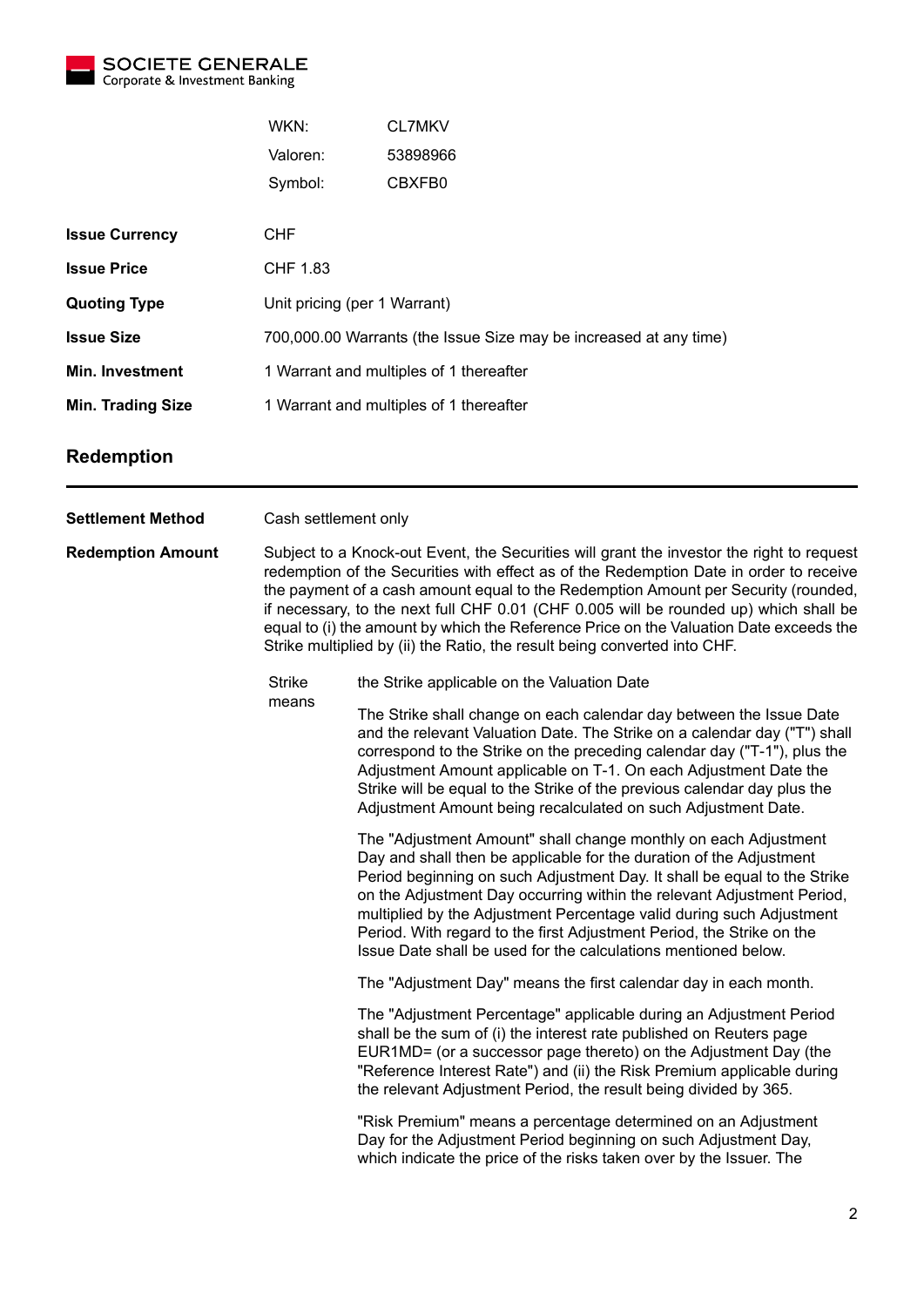

determination will be made by the Issuer in its reasonable discretion (billiges Ermessen § 315 German Civil Code (BGB)). The respective Adjustment Percentage for subsequent Adjustment Periods shall be published on the Issuer's website [www.zertifikate.commerzbank.ch.](http://www.zertifikate.commerzbank.ch)

The "Adjustment Period" means the period of time commencing on the Issue date until the first Adjustment Day (exclusive) and each subsequent period of time commencing on an Adjustment Day (inclusive) until the next following Adjustment Day (exclusive).

All conversions shall be made at the Relevant Conversion Rate.

**Reference Price** The official closing price of the Underlying as determined and published by the Relevant Exchange on the Valuation Date.

**Relevant Conversion Rate** The price of EUR 1,00 expressed in CHF as actually traded on the *international interbank spot market* on the Valuation Date at such point in time at which the Reference Price of the Underlying is determined and published.

**Knock-out Event** If at any time on or after the Issue Date the price of the Share as determined and published by the Relevant Exchange is at least once equal to or below the Knock-out Barrier, the Security shall expire worthless and no Redemption Amount will be paid.

> The "Knock-out Barrier" for the first Adjustment Period shall correspond to the Knockout Barrier as set out in the table of Product Details. For each additional Adjustment Period, the Knock-out Barrier shall be newly determined on the Adjustment Day falling within the relevant Adjustment Period. The Issuer will determine the Knock-out Barrier in its reasonable discretion (billiges Ermessen § 315 German Civil Code (BGB)) by taking into account the relevant prevailing market conditions (in particular, the volatility). The respective Knock-out Barrier shall in each case be published on the Issuer's website [www.zertifikate.commerzbank.ch](http://www.zertifikate.commerzbank.ch) .

**Call for Redemption / Exercise** In order to validly exercise the Securities for redemption with respect to a Redemption Date the investor is obliged to instruct the account holding bank to i) deliver a written declaration via the account holding bank to the Paying Agent in the form available at the Paying Agent or by providing the following information in text form: name and address of the holder of the Securities, name, ISIN and number of Securities to be redeemed and the cash account of the holder of the securities to which the transfer of any Redemption Amount shall be effected (the "Redemption Notice"); ii) deliver the Securities via the account holding bank by crediting the Securities to the account of the Paying Agent with the Clearing System. On the Redemption Date at or prior to 10.00 am (Frankfurt time) the Redemption Notice has to be received by the Paying Agent and the Securities have to be booked at the account of the Paying Agent with the Clearing System.

> Following the valid exercise of the Securities for redemption, the Redemption Amount shall be paid to the investors not later than on the fifth Payment Business Day following the Valuation Date.

**Termination Right of the Issuer** The Issuer is entitled, in each case with effect as of the third Payment Business Day in December of each year commencing as of 03 December 2020, to ordinarily terminate the Securities in whole but not in part with 28 days prior announcement.

> In the case of an ordinary termination of the Securities each investor shall receive a payment per Security which shall be calculated in accordance with the calculation of the Redemption Amount.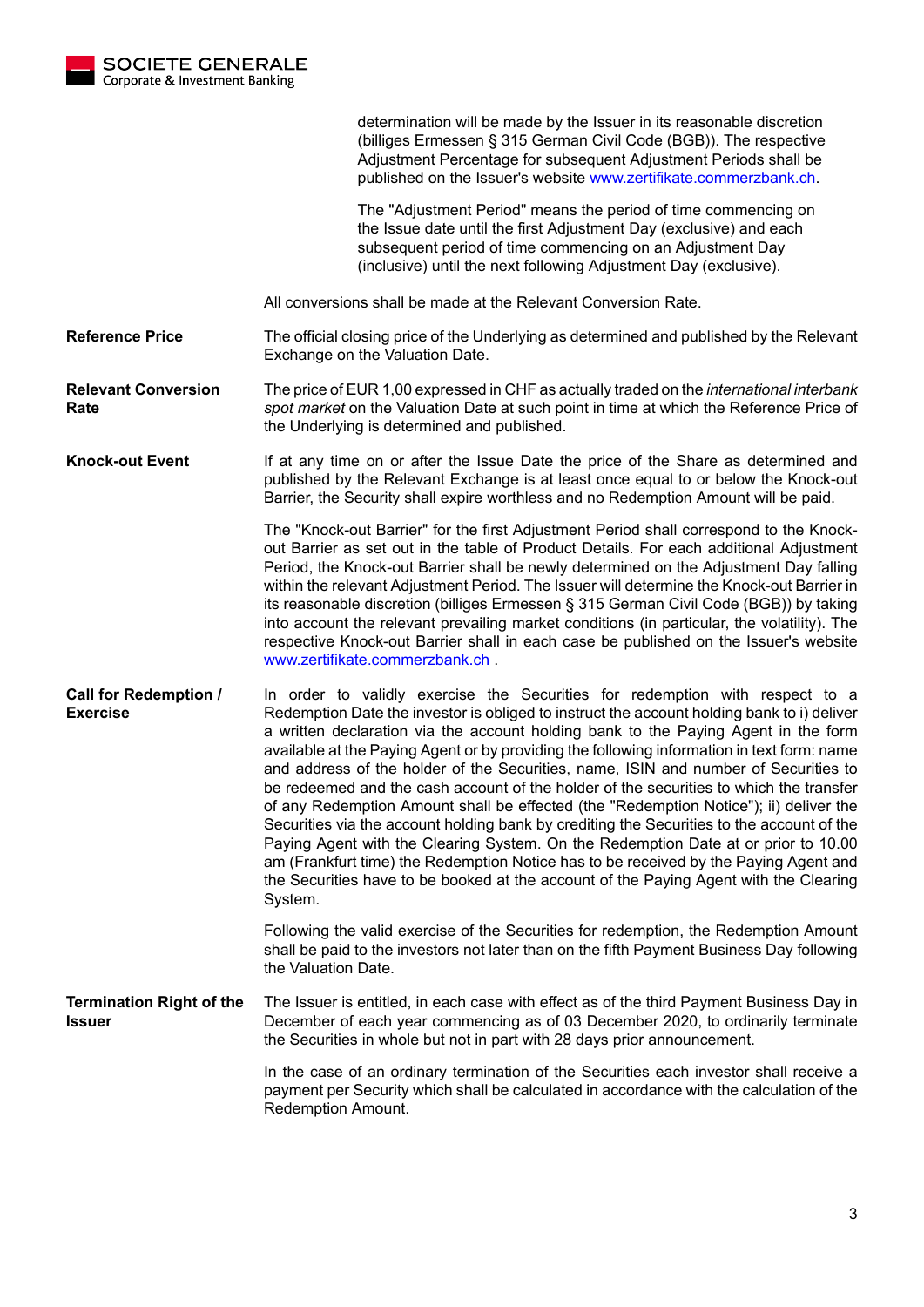

### **Dates**

| <b>Issue Date</b>           | 08 April 2020                                                                                                                                                                                                                                                                                                                                               |  |  |  |  |
|-----------------------------|-------------------------------------------------------------------------------------------------------------------------------------------------------------------------------------------------------------------------------------------------------------------------------------------------------------------------------------------------------------|--|--|--|--|
| <b>Payment Date</b>         | 14 April 2020 (subject to the Following Business Day Convention)                                                                                                                                                                                                                                                                                            |  |  |  |  |
| <b>Valuation Date</b>       | The respective Redemption Date                                                                                                                                                                                                                                                                                                                              |  |  |  |  |
| <b>Redemption Date</b>      | Means the third Payment Business Day in December of each year commencing as of<br>03 December 2020                                                                                                                                                                                                                                                          |  |  |  |  |
| <b>Payment Business Day</b> | means a day, on which the Trans-European Automated Real Time Gross Settlement<br>Express transfer System (TARGET), the interbank payment system SIC and banks in<br>Zurich as well as the Clearing System settle payments in CHF                                                                                                                            |  |  |  |  |
| Term                        | Unlimited (subject to a Knock-out-Event or a call for redemption by the investor or an<br>early termination by the Issuer)                                                                                                                                                                                                                                  |  |  |  |  |
| Fees                        |                                                                                                                                                                                                                                                                                                                                                             |  |  |  |  |
| <b>Distribution Fee</b>     | No distribution fees are paid                                                                                                                                                                                                                                                                                                                               |  |  |  |  |
| Issuer                      |                                                                                                                                                                                                                                                                                                                                                             |  |  |  |  |
| Issuer                      | Société Générale Effekten GmbH                                                                                                                                                                                                                                                                                                                              |  |  |  |  |
|                             | Registered office is at Neue Mainzer Straße 46-50, 60311 Frankfurt am Main, Ferderal<br>Republic of Germany                                                                                                                                                                                                                                                 |  |  |  |  |
|                             | Legal entity identifier (LEI): 529900W18LQJJN6SJ336                                                                                                                                                                                                                                                                                                         |  |  |  |  |
| <b>Guarantor</b>            |                                                                                                                                                                                                                                                                                                                                                             |  |  |  |  |
| Guarantor                   | Société Générale                                                                                                                                                                                                                                                                                                                                            |  |  |  |  |
|                             | Registered office is at 29, boulevard Haussmann, 75009 Paris and the administrative<br>office is at 7 cours Valmy, 92972 Paris-La Défense, France                                                                                                                                                                                                           |  |  |  |  |
|                             | The Guarantor is a public limited company (société anonyme) established under French<br>law. The Guarantor is a credit institution authorized to act as a bank in France and is<br>authorized and supervised by the European Central Bank and the Autorité de Controle<br>Prudentiel et de Résolution and regulated by the Autorité des Marchés Financiers. |  |  |  |  |
|                             | Legal entity identifier (LEI): O2RNE8IBXP4R0TD8PU41                                                                                                                                                                                                                                                                                                         |  |  |  |  |
| Rating                      | A (Standard & Poor's), A1 (Moody's), A (Fitch), A (high) DBRS as of the Issue Date                                                                                                                                                                                                                                                                          |  |  |  |  |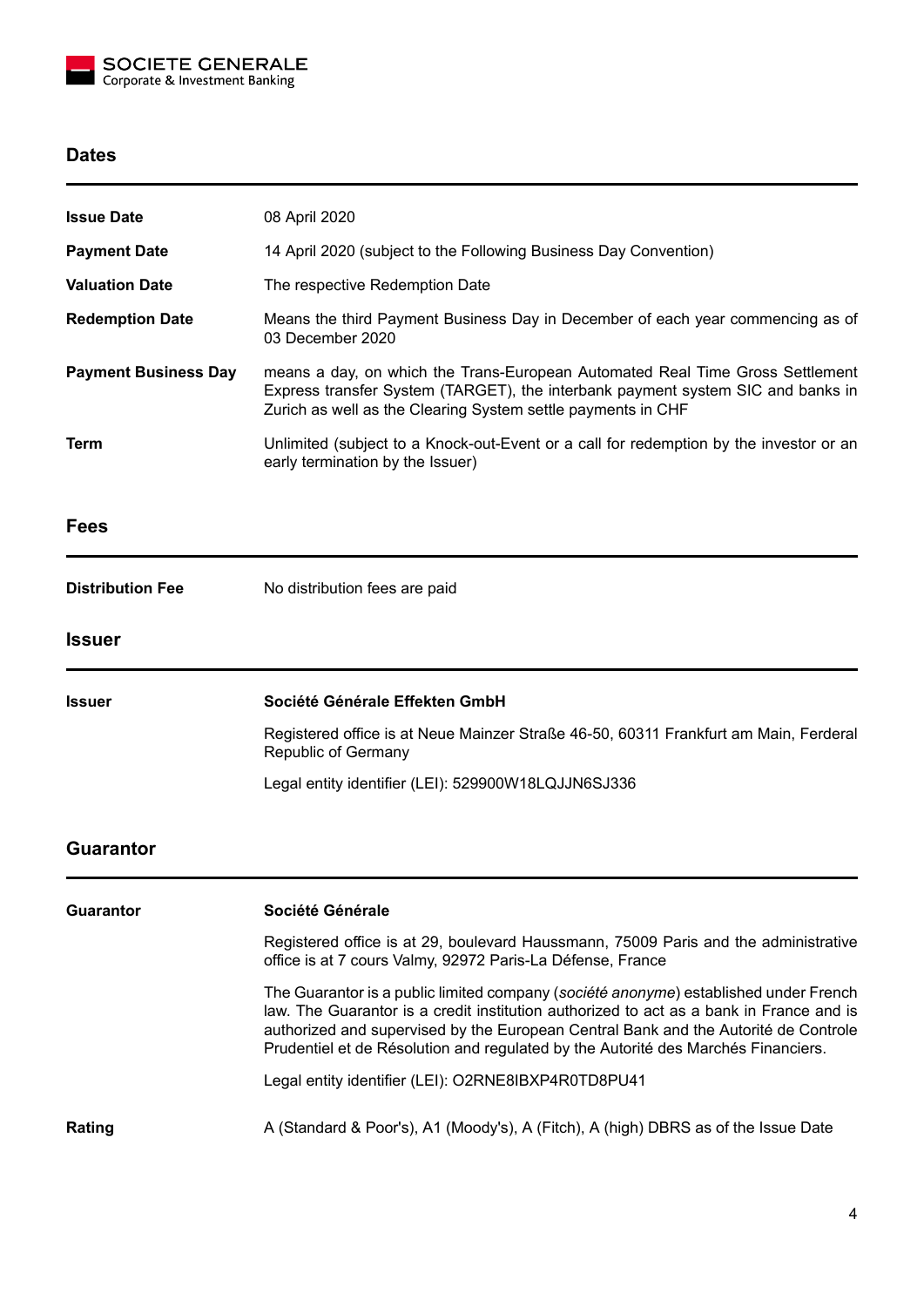

## **Additional Information**

| <b>Distribution</b>                           | These Securities qualify for distribution to non-qualified investors in Switzerland.                                                                                                                                                                                                                                                                                                                                                                                                                                                                                                                                                                                                                                                                  |  |  |  |  |  |
|-----------------------------------------------|-------------------------------------------------------------------------------------------------------------------------------------------------------------------------------------------------------------------------------------------------------------------------------------------------------------------------------------------------------------------------------------------------------------------------------------------------------------------------------------------------------------------------------------------------------------------------------------------------------------------------------------------------------------------------------------------------------------------------------------------------------|--|--|--|--|--|
| <b>Country of Distribution</b>                | Switzerland only                                                                                                                                                                                                                                                                                                                                                                                                                                                                                                                                                                                                                                                                                                                                      |  |  |  |  |  |
| <b>Form of Securities</b>                     | Dematerialised uncertificated securities in accordance with article 973c of the Swiss<br>Code of Obligations transformed into intermediated securities in accordance with article<br>6 of the Swiss Federal Intermediated Securities Act (the "Securities").                                                                                                                                                                                                                                                                                                                                                                                                                                                                                          |  |  |  |  |  |
| <b>Calculation Agent</b>                      | Société Générale, Paris, France                                                                                                                                                                                                                                                                                                                                                                                                                                                                                                                                                                                                                                                                                                                       |  |  |  |  |  |
| <b>Paying Agent</b>                           | Société Générale, Paris, Zurich Branch, Talacker 50, 8021 Zurich, Switzerland                                                                                                                                                                                                                                                                                                                                                                                                                                                                                                                                                                                                                                                                         |  |  |  |  |  |
| <b>Clearing System</b>                        | <b>SIX SIS AG</b>                                                                                                                                                                                                                                                                                                                                                                                                                                                                                                                                                                                                                                                                                                                                     |  |  |  |  |  |
| Listing                                       | The Issuer will apply for the provisional admission of the Securities to trading on the BX<br>Swiss AG as well as the definitive listing of the Securities under the segment deriBX of<br>the BX Swiss AG. The Issuer will not accept any liability for the Securities to be admitted<br>to trading or to be listed on a certain date and until maturity.                                                                                                                                                                                                                                                                                                                                                                                             |  |  |  |  |  |
| <b>Secondary Market</b>                       | Even if there was a secondary market at the beginning or during the lifetime of the<br>Securities, there can be no assurance that a secondary market will develop for the<br>Securities or that it will subsist. The Issuer is not obliged in any way vis-à-vis investors<br>to provide a secondary market or purchase the Securities. In addition, spreads between<br>the indicative bid and offer prices in the secondary market may vary to a greater or lesser<br>extent.                                                                                                                                                                                                                                                                         |  |  |  |  |  |
| <b>Governing Law /</b><br><b>Jurisdiction</b> | German Law / Frankfurt am Main, Germany                                                                                                                                                                                                                                                                                                                                                                                                                                                                                                                                                                                                                                                                                                               |  |  |  |  |  |
| <b>Adjustments</b>                            | The terms of the Security may be subject to adjustments during its lifetime. Detailed<br>information on such adjustments is to be found in the Security Documentation.                                                                                                                                                                                                                                                                                                                                                                                                                                                                                                                                                                                |  |  |  |  |  |
| <b>Notices</b>                                | Incidental changes and adjustments to the terms and conditions of the Securities will be<br>published on the following website: www.warrants.com                                                                                                                                                                                                                                                                                                                                                                                                                                                                                                                                                                                                      |  |  |  |  |  |
| <b>Documentation</b>                          | The Securities<br>are issued under the "Emissionsprogramm über TURBO-<br>Générale Effekten GmbH as of 12 February<br>Optionsscheine"<br>of Société<br>2020 ("Programme"). The Programme does not constitute a prospectus for purposes of<br>article 5.4 of the Prospectus Directive. The Final Terms prepared in relation to this issue<br>of Securities ("Final Terms") together with the Programme and any addenda thereto form<br>the entire legally binding documentation of the Securities ("Security Documentation")<br>and this Simplified Prospectus shall always be read in conjunction with the Security<br>Documentation. In case of discrepancy or inconsistency between this document and the<br>Programme, the Programme shall prevail. |  |  |  |  |  |
|                                               | During the whole term of the Securities, this document and the Security Documentation<br>is available free of charge from Société Générale, Paris, Zurich Branch, Talacker 50,<br>8021 Zurich, Switzerland. The Simplifies Prospectus and the Programme will also be<br>available in electronic form on www.warrants.com                                                                                                                                                                                                                                                                                                                                                                                                                              |  |  |  |  |  |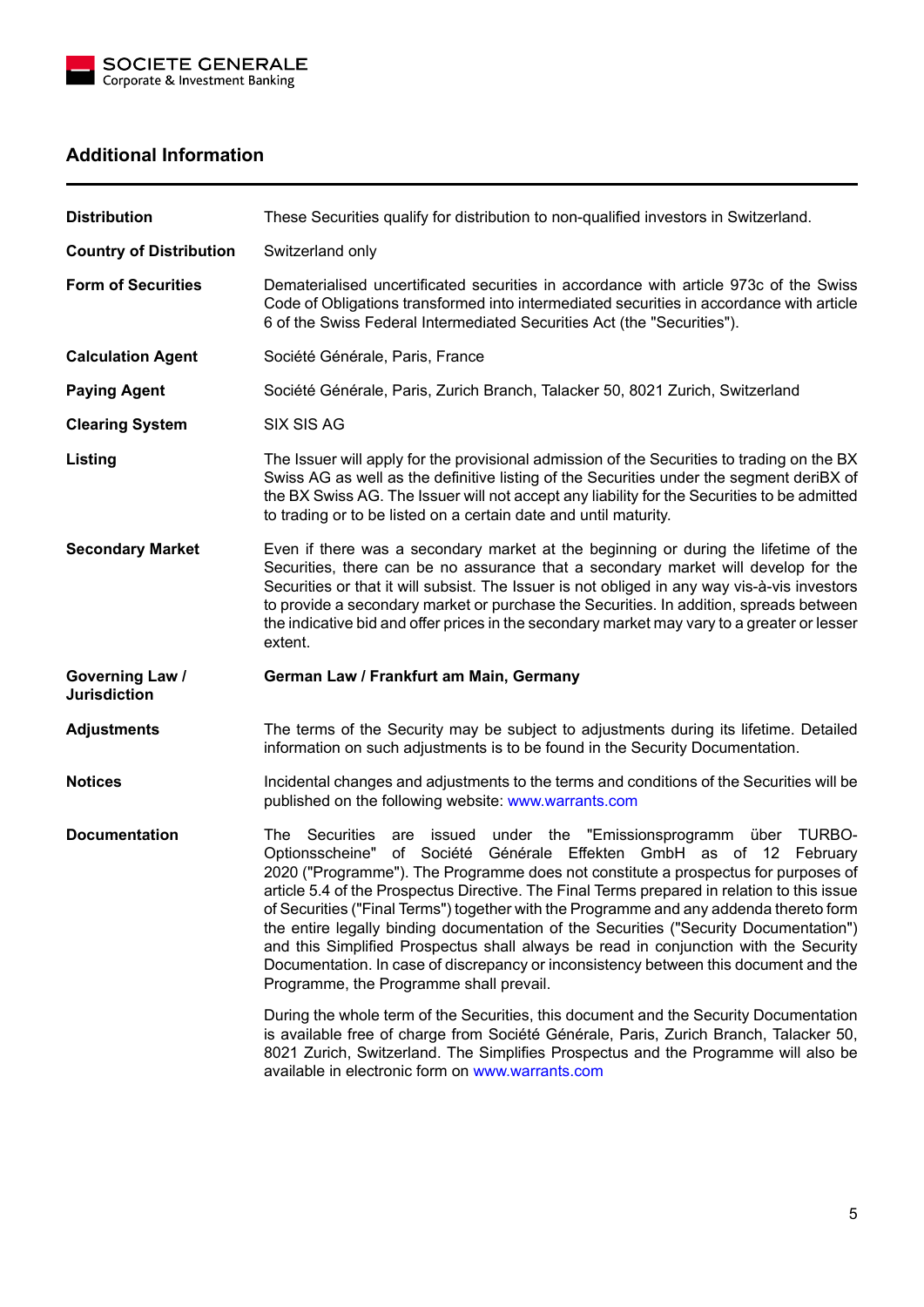

### **Swiss Taxation Treatment**

The following summary on Swiss Taxation does not purport to address all tax consequences of the Securities and is not intended to be, nor should it be construed to be, tax advice. This summary does not address any tax consequences of an investment in the Securities in any other jurisdiction than Switzerland. Since this summary does not consider the specific tax situation of an investor, prospective investors are advised to consult their personal tax advisors as to the tax consequences of the purchase, ownership, sale or redemption of the Securities including, in particular, the effect of tax laws of any other jurisdiction.

**Swiss Income Tax (Federal Direct Tax)** Please note that the following information about Swiss income tax is only applicable for private investors with tax domicile in Switzerland, holding the Securities as part of their private assets from a Swiss tax perspective (Swiss resident private investors):

> The Securities with an initial leverage of at least 4 are considered as future contracts for Swiss tax purposes. Any gain/return realized with such futures during the term of the Securities or at redemption should qualify as tax exempt capital gains for private investors. The Swiss tax treatment of Securities with initial leverage smaller than 4 at issuance is depending on the term of such Securities as such Securities are considered as "false" future contracts. If the term is maximum 365 calendar days, no interest component is subject to income tax based on the current Swiss tax practice. However, if the term of such Securities is more than 365 calendar days or an unlimited term, an interest component For "false" future contracts with a term of more than 12 months, the interest component is subject to Federal Direct Tax at the time of a Knock-out-Event or at Redemption. The amount of the interest component will be assessed by the Swiss tax administration based on a market-conform interest.

> The tax treatment regarding cantonal and communal income taxes might differ from the tax treatment regarding the Federal Direct Tax. However, in general the tax treatments should correspond.

**Swiss Withholding Tax** The Securities are not subject to Swiss Withholding Tax.

**Swiss Stamp Duty** Secondary market transactions of futures (see "Swiss Income Tax") are in general not subject to Swiss Securities Transfer Tax ("Umsatzabgabe"). The Swiss stamp tax treatment of "false" future contracts (= Securities with initial leverage less than 4) is depending on the term of such Securities. If the term is maximum 365 calendar days, secondary market transactions are in general not subject to Swiss Securities Transfer Tax. However, secondary market transactions of "false" future contracts with a term of more than 365 calendar days or an unlimited term are in general subject to Swiss Securities Transfer Tax.

**Automatic Exchange of Information in Tax Matters ("Automatischer Informationsaustausch")** Switzerland agreed with various countries and the European Union to implement the Automatic Exchange of Information in Tax Matters ("AEOI") as of 1st January 2017 and is negotiating the introduction of the AEOI with further countries whereby the Automatic Exchange of Information has been and will be extended to other countries. The website "www.sif.admin.ch" provides an overview of all partner states Switzerland has signed an agreement for the introduction of the AEOI. In this context the EU Savings Tax for Swiss paying agents and the Final Withholding Tax with UK and Austria have been repealed as from 1st January 2017.

**Section 871(m) of the U.S.** Transactions and payments related to this Security may be subject to additional (foreign) **Internal Revenue Code of** transaction taxes duties and or withholding taxes in particular a withholding tax pursuant **1986** to the Section 871(m) of the U.S. Internal Revenue Code. All payments from this Security will occur with any applicable taxes and duties deducted. The Issuer is not obliged to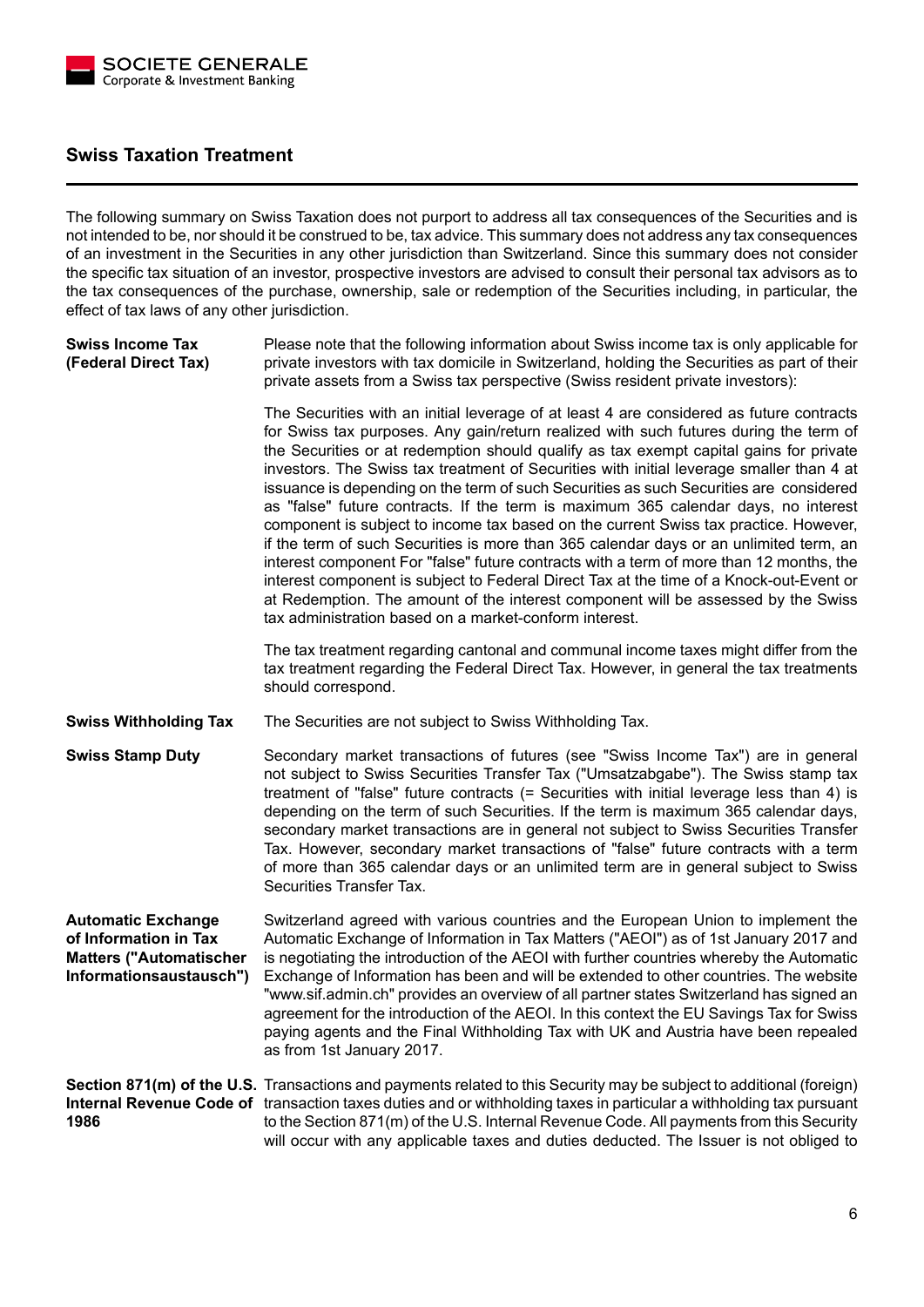

pay additional amounts with regard to amounts so withheld. Please refer to the Security Documentation for detailed information.

This summary of the tax treatment applies at Issue Date and reflects the Issuer's understanding of current law and practice in Switzerland relating to the taxation of the securities. The relevant tax laws and/or regulations and practice of the tax authorities may change at any time, possibly with retroactive effect. Any investor shall be liable for all current and futures taxes and duties resulting from an investment in the Securities. The Issuer hereby expressly excludes any liabilities in respect of any tax implications arising thereof.

## **II. Profit and Loss prospects**

**Market expectation** Investors in these Securities expect the price of the Underlying to increase.

**Risk tolerance Investors in these Securities should have sufficient knowledge and experience with** transactions in derivate products and the equity markets.

> Investors must be willing to make an investment that is exposed to the leveraged full down-side risk of the Underlying performance.

> If at any time on or after the Issue Date the price of the Share as determined and published by the Relevant Exchange is at least once equal to or below the Knock-out Barrier, the Security shall expire worthless and no Redemption Amount will be paid.

**Profit prospects** Potential profit from an investment in the Securities is not limited.

**Loss prospects** Investors may suffer a partial or total loss as they bear the leveraged full downside risk of the Underlying performance.

**Other factors** Investors should note that the value of the Securities is not only subject to the development of the prices of the Underlying but is also subject to other factors that may negatively influence the price of the Securities.

## **III. Significant risks for investors**

The description of the risks set out below only mentions some risks that the Issuer considers to be the major risks as of the date hereof.

**Structured Products such as the Securities described in this document are complex and may involve a high risk of loss. Prior to investing in the product, investors should seek independent financial, tax, accountg and legal advise.**

#### **Product-specific risks**

In addition to the risks set out in section II. (Profit and Loss Prospects), the following risks apply:

Investors are not entitled to receive any dividends paid on the Underlying and the terms and conditions of the Securities will only be adjusted for distributions and other corporate actions relating to the Underlying in certain limited circumstances.

The investor bears the risk that the Redemption Amount is below the purchase price of the Security. The lower the Reference Price of the Underlying on the Valuation Date, the greater the loss.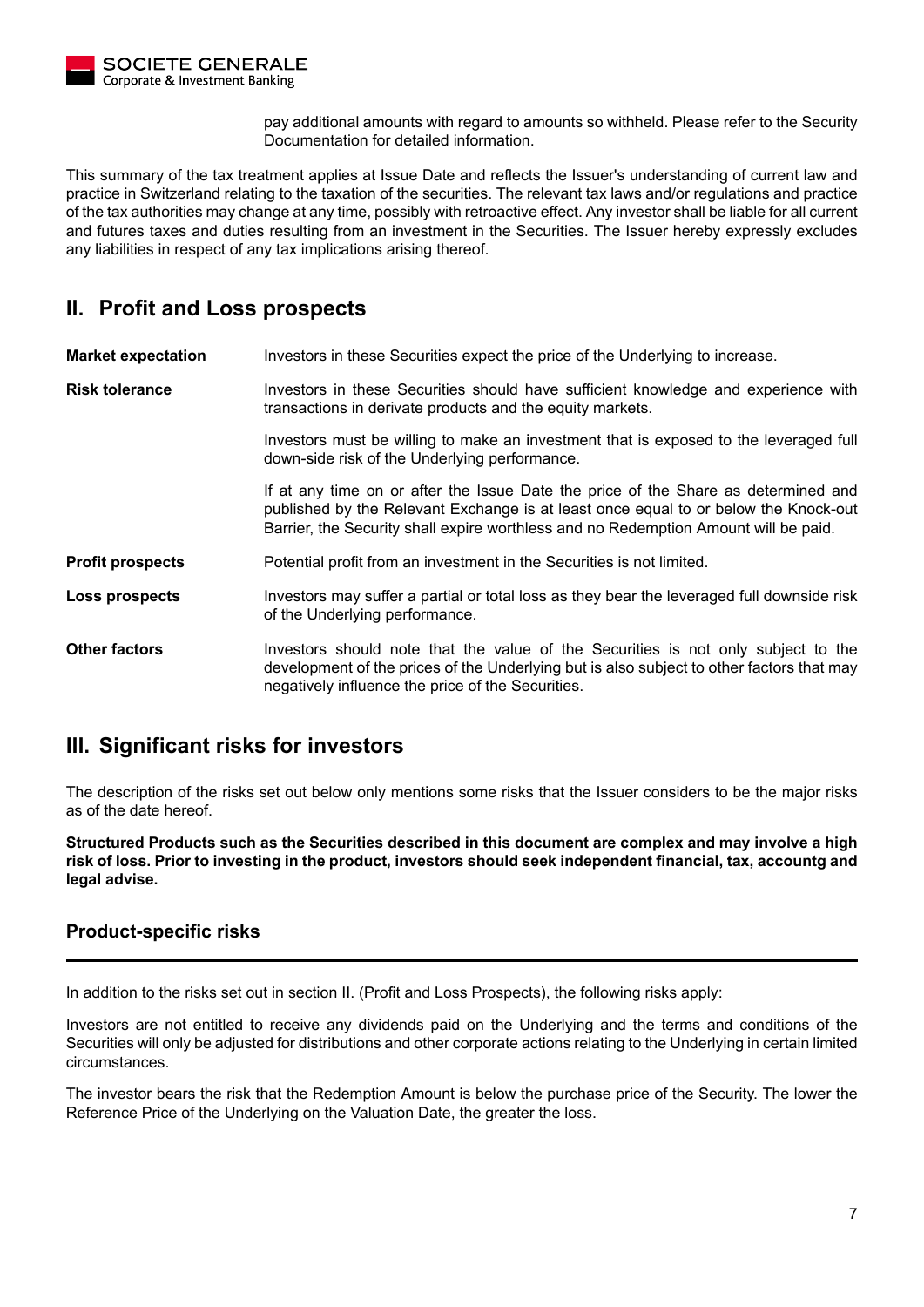

The Redemption Amount depends solely on the difference between the Reference Price and the Strike applicable on the Valuation Date. In this connection it has to be noted that the Strike of the Security is adjusted on a daily basis by an Adjustment Amount which is determined once a month.

If the applicable Adjustment Amount is a positive amount, the Strike of the Security will increase. All other variables being held constant, this will lead to a decrease of the intrinsic value of the Security and to a decrease in the price of the Security. The Risk Premium as a component of the Adjustment Amount will always have a value-decreasing effect on the Redemption Amount payable.

If at any time on or after the Issue Date a price of the Underlying is at least once equal to or below the Knock-out Barrier, the Securities shall expire worthless. The investor will incur a loss that will correspond to the full purchase price paid for the Security (total loss).

No automatic payment of the Redemption Amount represented by the Securities is scheduled. Any payment of the Redemption Amount is contingent upon the Securities either having been called for redemption previously by the investor or having been terminated by the Issuer by virtue of an ordinary or extraordinary termination notice.

The investor should note that a call for redemption of the Securities is possible only with effect as of definitive dates. In between these dates the economic value represented by the Securities can be realised solely by virtue of a sale of the Securities.

In addition, the investor bears a currency exchange risk as the amounts that are not expressed in the Issue Currency will be converted at the currency exchange rate on the Valuation Date.

In addition to the product-specific risks highlighted above, investors are exposed to the market risk and other risks related to the Underlying. Consequently, investors must independently inform themselves about and assess such risks and they have to form their own view on the expected development of the Underlying.

### **Volatile secondary markets and limited liquidity**

Investors should expect that market prices for the Securities will be volatile, depending upon the development of the price of the Underlying, interest rates, remaining term of the Securities and other factors.

Liquidity of the Securities and/or the Underlying in the secondary markets may be limited. There is no obligation of the Issuer or the Lead manager to make a market in the security. There can be no assurance that a secondary market will develop for the security or that it will subsist.

The price at which the Security may be sold in the secondary market may be less than the intrinsic value of the security and less than the amount originally invested. It may be possible that the Security cannot be sold at all in the secondary market.

### **Deviation of Issue Price from market value**

The Issue Price may be more than the market value of the securities on the Issue Date and the price, if any, at which any person may be willing to purchase this Security in a secondary market transaction may be lower than the Issue Price. In particular, the Issue Price may take into account commissions in relation to the issue and sale of this Security as well as costs in relation to the hedging of the Issuer's obligations under this Security, and secondary market prices are likely to exclude such amounts.

### **Limited Recourse, Bail-in**

Recourse limited to the Guarantor: By investing in the Securities, investors acknowledge that they shall have no recourse against the Issuer in the event of a payment default by the Issuer with respect to any amount due under the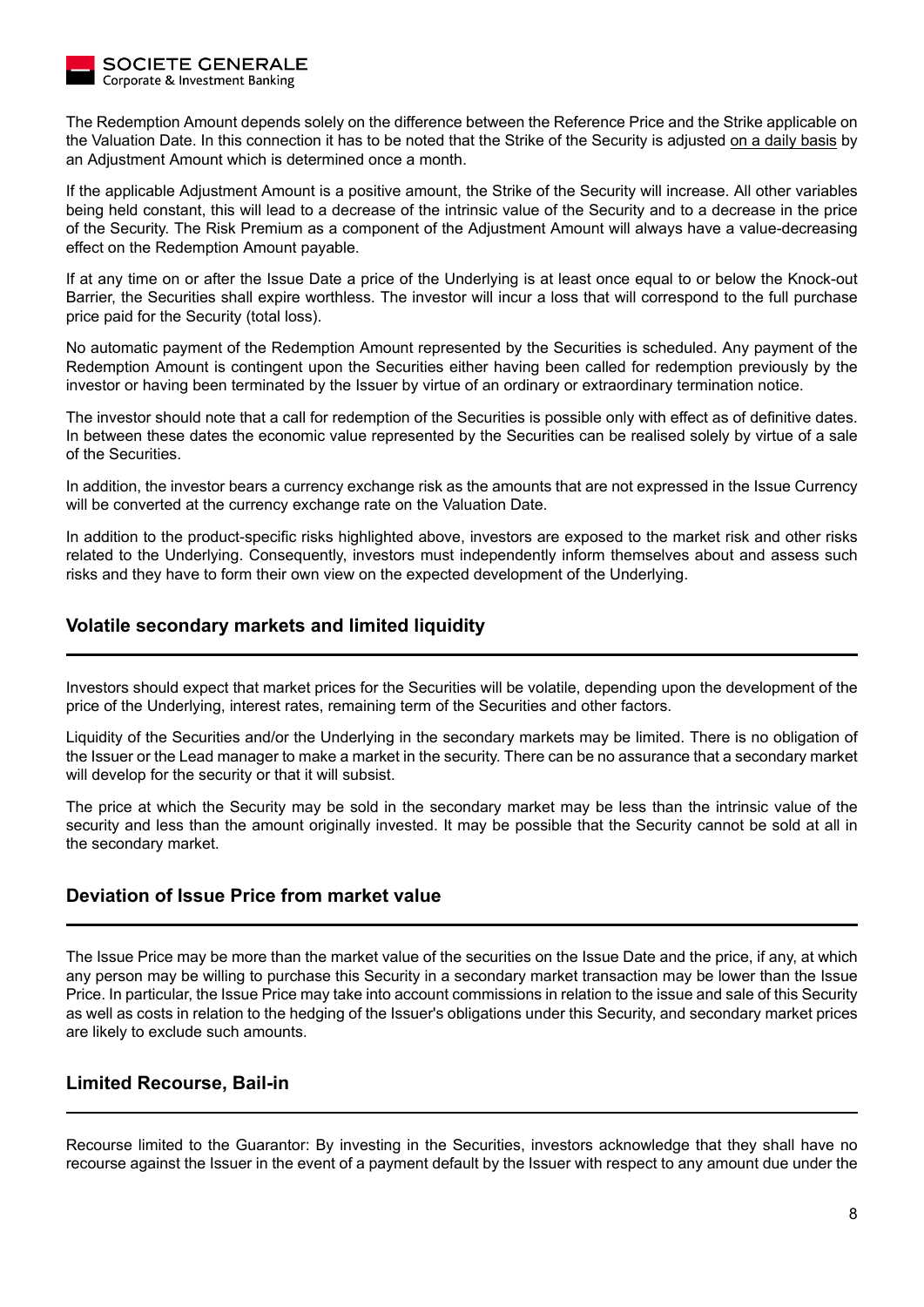

Securites, i.e. no investor has the right to institute any proceeding or to otherwise assert a claim against the Issuer to enforce the relevant payment under the Securities. However, this is without prejudice to the investors' rights under the guarantee of the Guarantor.

Bail-in: The Bank Recovery and Resolution Directive (BRRD) provides "Resolution Authorities" across the European Union with a comprehensive set of tools to deal with failing European financial institutions by using amongst other things the "bail-in". If the Issuer and/or the Guarantor becomes subject to resolution measuresin the form of bail-in, investor's claim may be reduced to zero, converted into equity or its maturity may be postoned. This may result in losses on the invested amount.

## **IV. Important Information**

Potential investors of the Securities should carefully consider the information contained in and evaluation of the Securities should be made solely on the basis of the Security Documentation and not in reliance of the information contained in this Simplified Prospectus. Copies of the Security Information can be obtained free of charge from the Issuer under the address set out on the cover page of this Simplified Prospectus. In case of any inconsistency between the information set out in this Simplified Prospectus and the Security Documentation, the information contained in the Security Documentation shall prevail.

This document is for information purposes only and should not be construed as an offer, recommendation or solicitation to enter into any transaction in the Securities or the Underlyings. Recipients of this Simplified Prospectus should note that this Simplified Prospectus shall not be copied or reproduced and shall not be distributed into a country in which distribution of the Simplified Prospectus is not allowed.

Nothing in this document is intended to provide any projection, prediction or guarantee of any price developments or performance. Société Générale does not accept any duty to advise potential investors as to the suitability of a transaction in the Securities and is dealing with potential investors exclusively on the basis that such investors have sufficient knowledge, experience and/or professional financial, legal, tax and other advice to make their own assessment.

Société Générale may, in the course of its regular business activities hold positions of the Underlyings, or may buy or sell, or make a market in, the Underlyings. In addition, Société Générale's trading and/or hedging activities related to the Securities may affect the market price of the Underlyings. Such hedging activities may negatively affect the value of the Underlyings and thus the value of the Securities and the redemption amount of the Securities respectively. This is particularly true in case of the dissolution of a hedge close to maturity of the Securities.

# **V. Selling restrictions**

The Securities may not be publicly offered, sold or delivered within or from the jurisdiction of any country, except in accordance with the applicable laws and other legal provisions, and provided further that the Issuer does not incur any obligations. The Issuer has not undertaken any steps, nor will the Issuer undertake any steps, aimed at making the public offering of the securities or their possession or the marketing of offering documents related to the securities legal in such jurisdiction if this requires special measures to be taken.

This Simplified Prospectus does not constitute an issuance prospectus pursuant to Art. 652a and 1156 of the Swiss Code of Obligations (CO). This Simplified Prospectus may only be used for the purposes of distribution of the Securities in Switzerland.

The requirements for a public offer in the Member States of the European Economic Area ("EEA") are not fulfilled. Consequently, the securities may not be publicly offered in any of the EEA Member States (except as explicitly provided under the prospectus exemptions of Directive 2003/71/EC (as amended by Directive 2010/73/EU, to the extent implemented in a relevant EEA Member State ("2010 Amending Directive"), the "EU Directive") with respect to inter alia (i) an offer of securities addressed solely to qualified investors as defined in the EU Directive, and/ or (ii) an offer of securities addressed to fewer than 100, or, if the Relevant Member State has implemented the